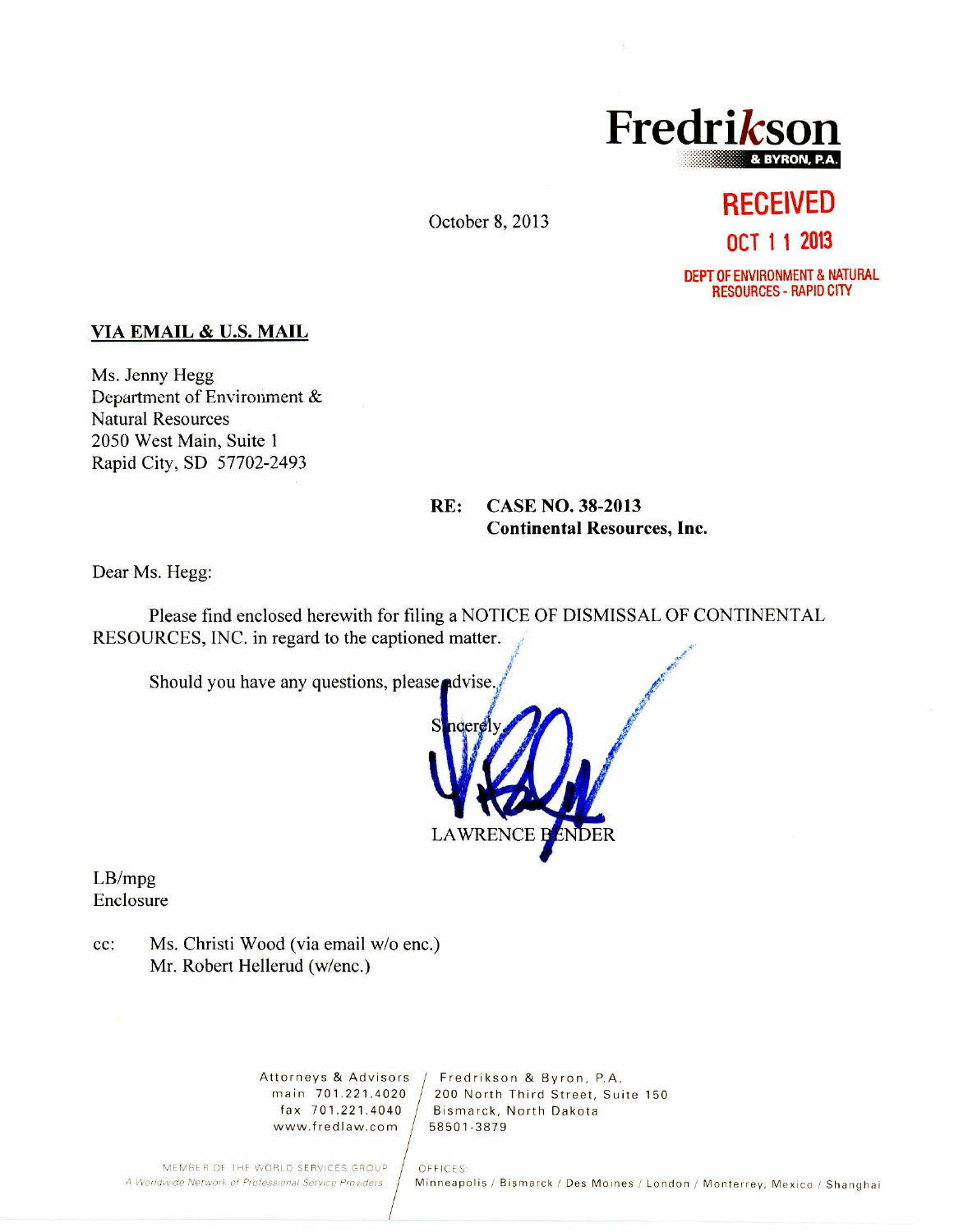#### **STATE OF SOUTH DAKOTA DEPARTMENT OF ENVIRONMENT AND NATURAL RESOURCES BOARD OF MINERALS AND ENVIRONMENT**

**CASE NO. 38-2013** 

**IN THE MATTER OF THE APPLICATION OF CONTINENTAL RESOURCES, INC. FOR AN ORDER OF THE BOARD AMENDING ANY APPLICABLE ORDERS FOR THE TABLE MOUNTAIN FIELD TO POOL ALL INTERESTS IN A 1280-ACRE SPACING UNIT DESCRIBED AS ALL OF SECTIONS 30 AND 31, TOWNSHIP 22 NORTH, RANGE 3 EAST, HARDING COUNTY, SOUTH DAKOTA; AND FOR OTHER RELIEF AS THE BOARD DEEMS APPROPRIATE.** 



## **NOTICE OF DISMISSAL OF CONTINENTAL RESOURCES, INC,**

**PLEASE TAKE NOTICE** that Continental Resources, Inc. respectfully requests that the

above captioned matter be dismissed without prejudice.

**DATED** this  $8<sup>th</sup>$  day of October, 2013.



7506513\_1.DOC